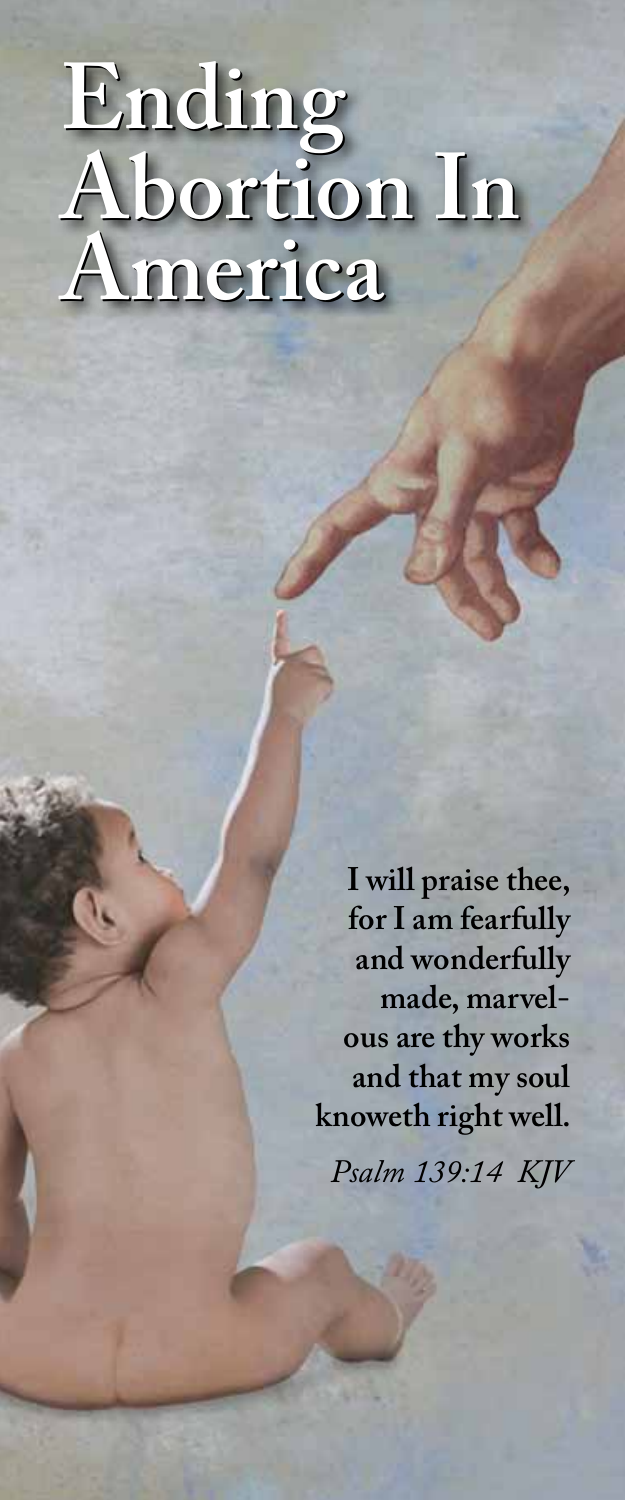# **APOCALYPSE NOW**

 From 1967 when American state laws against abortion were being liberalized, through the 1973 Roe vs. Wade decision and beyond, those who respect and love the helpless, innocent unborn child have been fighting back. This brochure addresses the primary issues in this war, which to date has caused at least 60 million casualties.

 In this analysis, human life and its enemy abortion are defined, and the current state of abortion in America is summarized. The main bulwark of the defense against abortion, the Pro-life Movement, is carefully assessed. As a potential pro-life contingent, the Christian Church in America is appraised. The work of one of the oldest opponents of abortion in America, Crusade for Life, Inc. is presented. Then the end of the war, the ultimate and complete defeat of abortion in America, is visualized.

## **BEGINNING OF HUMAN LIFE**

 The science of biology tells us that every individual human being begins life at fertilization, or conception. This is the moment when a sperm, which is a cell of the father's body, unites with an ovum, which is a cell of the mother's body; and a completely new cell results. This cell contains genetic material from both the father and the mother, but is a unique human individual with its own DNA. At this point the cell is microscopic, but is complete

and has all of the biological potential to develop into an adult human being.

 Fertilization takes place in the mother's fallopian tube. Immediately



*Unborn baby at 8 weeks*

thereafter the newly conceived cell begins to divide and to move down the fallopian tube into the mother's uterus. There the growing pre-embryo implants in the uterine tissue. Then the growing human being goes successively through the stages of pre-embryo, embryo, and fetus. The mother's uterus is the temporary home of the new human being, and after approximately 38 weeks of development the preborn child emerges as a newborn baby.

## **WHAT IS ABORTION?**

 Abortion is the deliberate killing at any stage of development of an unborn human being. The means of destruction is usually a surgical or chemical procedure. The killing of human embryos by any means or for any reason is an abortion. This includes embryos killed during in-vitro fertilization procedures. Further, it is an abortion to kill a fertilized ovum with abortifacient drugs such as the *Morning After Pill*, the *Plan B Pill and* some birth control pills. It is also abortion to prevent implantation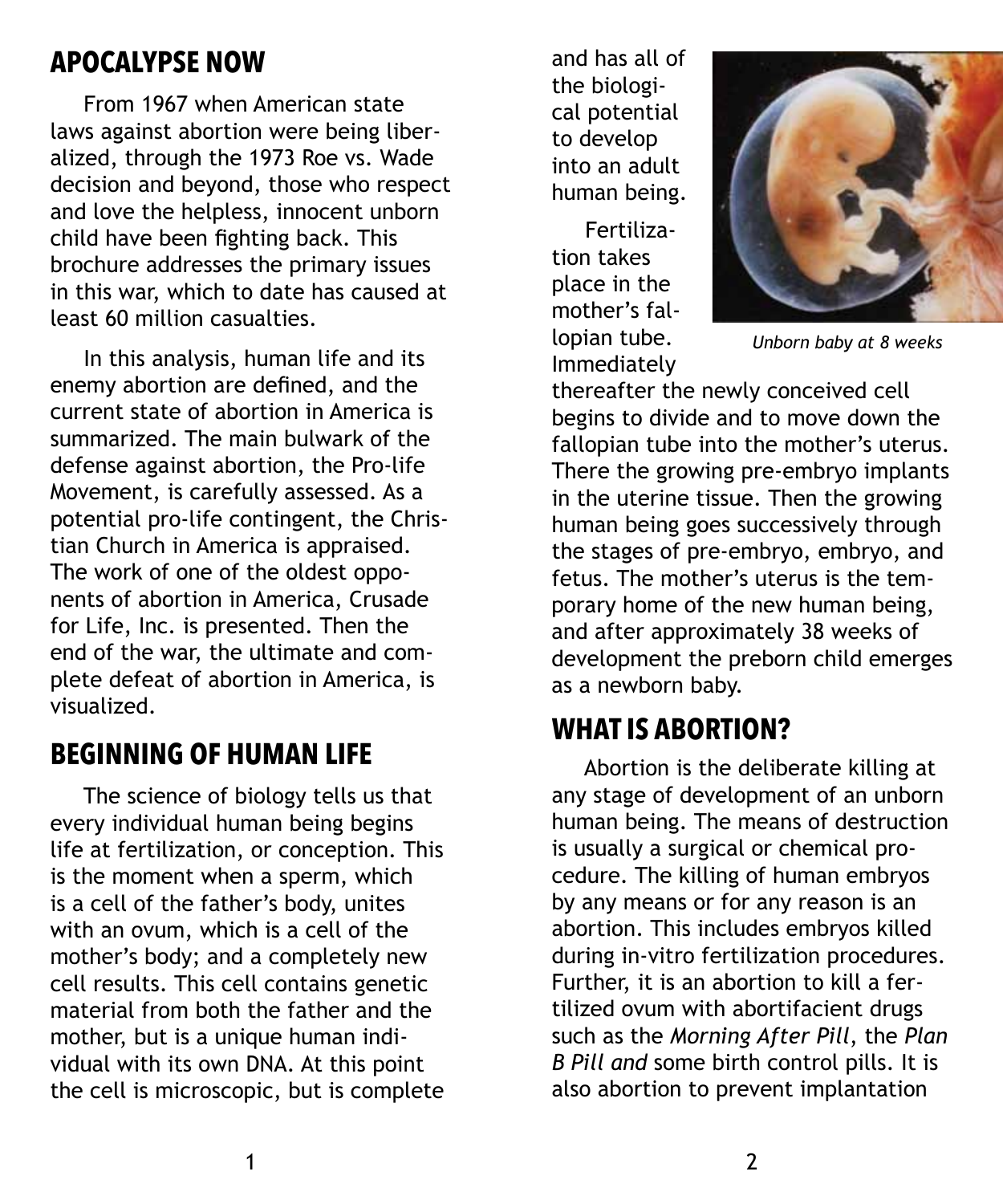of the pre-embryo with any device that has been put into the uterus.

 The usual purpose for having an abortion is to end an unwanted pregnancy. The legality and ready availability of abortion play an important role in the decision to have one. There are innumerable reasons given for having an abortion, but they all boil down to the inconvenience of the pregnancy seeming to be more important than the life of the unborn child.

#### **ABORTION PROCEDURES**



 To abort unborn babies up to 13 weeks of age the usual procedure is Suction Aspiration. The suction is produced by a machine

*Unborn baby at 10 weeks*

similar to a household vacuum cleaner, but much more powerful. The suction machine is connected by a flexible tube to a firm tube called a curette. The abortionist inserts the curette into the pregnant woman's uterus and turns on the vacuum. The force of the suction tears the baby apart, and the bloody pieces are drawn down to a screen in the suction machine. This is to be sure they got all of the baby's parts. The Suction Aspiration is used in a large majority of surgical abortions.

 Other early abortions can be done chemically, using a drug designated RU 486. This drug is usually tolerated by the pregnant women's body. After the drug has been in the woman's bloodstream for a sufficient period of time, the unborn baby dies. Then another drug is used to induce contractions in the woman's uterus, causing the dead baby to be expelled. This type of abortion does not necessarily have to be done at a clinic. The woman can do it at home personally, and then dispose of the dead baby herself. The RU 486 abortion is supposedly cheaper than Suction Aspiration.

 For babies older than 13 weeks an abortion procedure called Dilation and Evacuation is usually employed. Initially the opening to the woman's uterus is widely dilated. Then the abortionist reaches into the



*Unborn baby at 5 months*

uterus with a toothed clamp and grasps a part of the baby's body, usually an arm or a leg. This he tears off and pulls out of the uterus. The abortionist continues this process until the only thing remaining is the baby's head, which is the largest part of the body. The head is then crushed with a special instru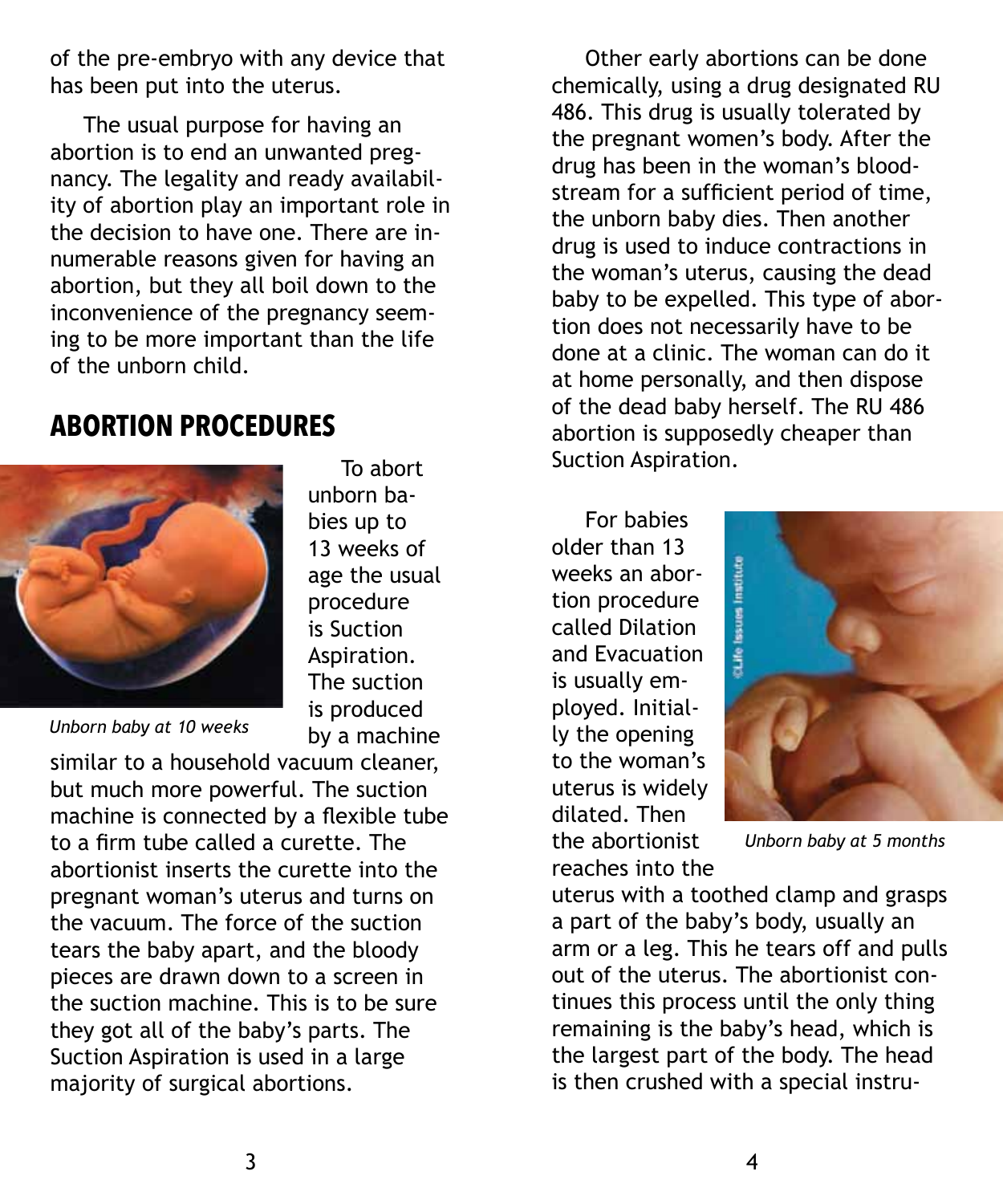ment and is removed. In the past the body parts were often thrown into the trash but now they are usually incinerated.

 Biblically, abortion is murder. Among the many Bible references to unborn life, Psalm 139 deals with the development of the child in the womb. In this context the psalmist David refers to himself, personally, in his mother's womb. He makes it clear that the unborn being is a living, growing person. One of the chief reasons the Lord led Nebuchadnezzar to destroy Jerusalem was the frequent shedding of innocent blood. Proverbs 24, verses 11 and 12 say: *hold back those who are being carried away to death, and don't say you knew nothing about it*. This makes clear that it is our Christian duty to protect innocent unborn life.

## **ABORTION IN AMERICA**

 In the 17th and 18th centuries in America, the colonial period, there were few abortions. The Christian ethic was held in high regard, and the abortion procedure was very dangerous. In the 19th century, surgical procedures were more common, and even though abortion was dangerous it was practiced.

 However, the 19th century medical profession was very opposed to abortion and worked to make it illegal. By 1867 every state in the union had a law prohibiting abortion. This legal protection prevailed until 1967, a period of one hundred years. However, the 1960s was a very rebellious era in America, especially at the college and University level. A sexual revolution erupted and many unwanted pregnancies resulted.

 In 1967 several of the states liberalized their abortion laws, and abortion began to escalate. A legal suit was filed in the state of Texas, where abortion was still illegal. A pregnant woman was refused an abortion, and the case was appealed to the U.S. Supreme Court.

There on January 22, 1973 the court handed down the Roe vs. Wade decision, making abortion legal on demand throughout the



*Roe v. Wade Court*

United States. Then abortions began increasing exponentially, reaching over a million abortions per year.

## **THE POWER OF ROE AND DOE**

 The Roe vs. Wade decision divides the human gestation period into three trimesters of 13 weeks each. In the first trimester no law may be passed prohibiting a woman from obtaining an abortion. In the second trimester laws may be passed controlling how abortions can be performed, but not curtailing them. In the third trimester, a law may be passed prohibiting abortion, but not if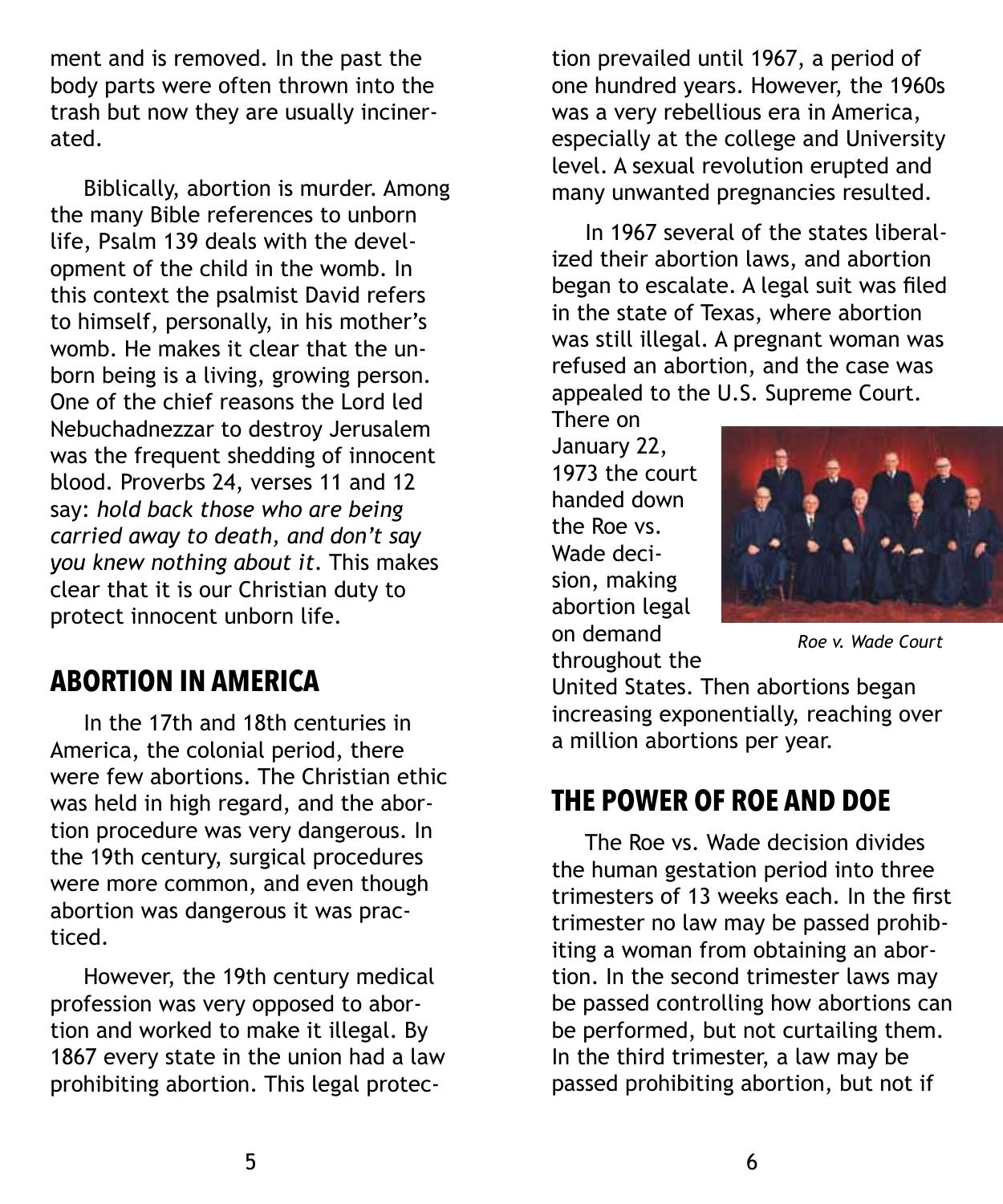a woman's *health* would be adversely affected.

 To clarify what *health* means, the Court in a case named Doe vs. Bolton handed down a decision on the same day as Roe vs. Wade. In the Doe decision *health* was defined very liberally. In effect, abortion became legal on demand throughout all nine months of pregnancy. At an estimated 1.5 million abortions per year in America, the cumulative total is equal to a fifth of the whole American population, and still counting.

## **AMERICA'S ABORTION LIFESTYLE**

 Now in the 21st century abortion is affecting everything in the American culture. Before abortion was legal and available, women were less willing to engage in unmarried sex. They were also less willing to be divorced. As a pregnancy proceeds a woman may very well have financial difficulties. In the past, having a husband to support her was an important part of a woman's comfort zone. Today abortion offers a way out of an inconvenient pregnancy.

 As a consequence of this way out, divorce has become ubiquitous. Further, cohabitation has become extremely common and a great many babies are conceived out of wedlock. Teen couples are free to experiment with sex, and if a teen girl gets pregnant, she can obtain an abortion very easily. The overall effect of this moral decline has been devastating. For women of childbearing age in America, one out of three has had one or more abortions. Also, one out of every three unborn babies is killed by

abortion.

 Abortion has seriously impacted the American economy. Having fewer work-



ers reduces the nation's gross domestic product. The average age of the population is increasing, resulting in more people drawing social security and less people paying into it. Tax revenues also decline, and are insufficient to support government programs. This in turn leads to deficit spending and to an overwhelming national debt, now in excess of 17 trillion dollars. The only practical answer to a dwindling birthrate is immigration, and this leads to a range of difficult problems.

## **ABORTION AND THE MEDICAL PROFESSION**

 In the 19th century, the practice of medicine was a true profession. It afforded the doctor a livelihood, but the practice itself was a moral trust. When a student graduated from medical school, it was customary to sign a version of the Hippocratic Oath. The oath expressed high moral values and listed unethical practices. Prominent among these was abortion and euthanasia. The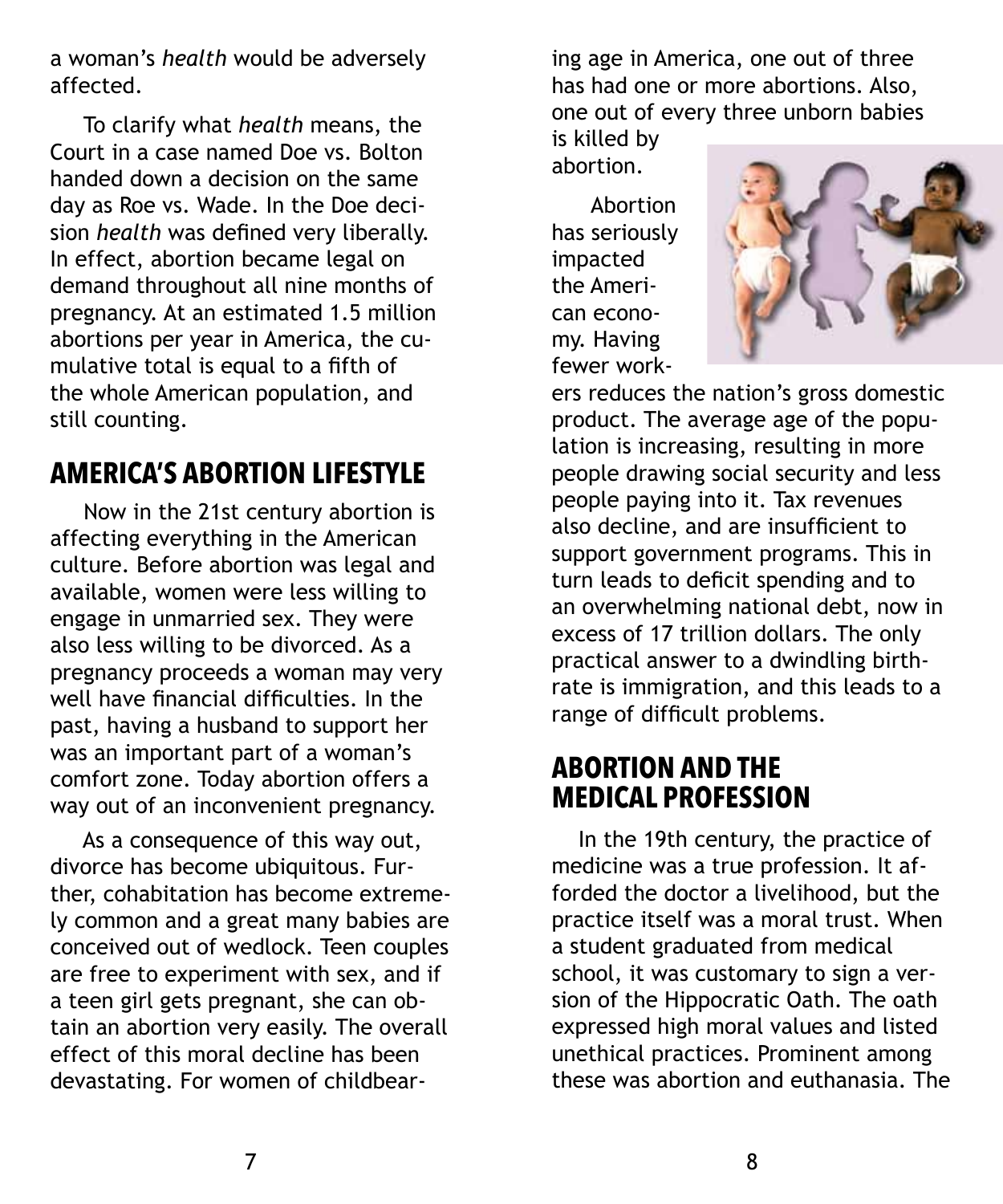

fundamental purpose for being a physician was to heal, do no harm, and uplift mankind.

 In the 21st century abortion is an accepted part of medical practice. Virtually all doctors are taught how to commit an

*Greek Physician Hippocrates*

abortion. Currently the *American College of Obstetrics and Gynecology, ACOG*, promotes *advanced* abortion procedures. The fact that every abortion kills an innocent human being is not considered relevant. Abortion is legal, and is thought to be a woman's natural right. Relatively few doctors specialize in abortion but doctors in general do not object to the practice.

#### **THE PRO-LIFE MOVEMENT**

 The Pro-life Movement is an extensive network of individuals, groups, and organizations that are working to save the unborn babies of America. Some of these entities are confronting abortion right at the clinics. Others are helping pregnant women to go through with their pregnancies. Certain groups are teaching women, men, and young people the details and dangers of the abortion procedures. Still others are

occupied with enacting laws that control abortions. Included are information specialists who are producing and distributing Pro-life literature, videos and films. One large organization has affiliates in every state of the union.



*March for Life, Washington, DC*

 The overarching purpose of the Prolife Movement is to restore to America certain foundational principles such as the unalienable right to life propounded in the Declaration of Independence. Another is to apply to the unborn the constitutional provisions that offer protection to *persons*. Finally, the Pro-life Movement desires to reaffirm the scientific truth that every individual human life begins at fertilization.

#### **PREGNANCY HELP**

 In the United States there are several thousand pregnancy help centers. Some are actually pregnancy help clinics, in that they use ultrasound equipment to visualize the unborn child. Unfortunately, women with an unwanted pregnancy are not required to go to a pregnancy help center. If a woman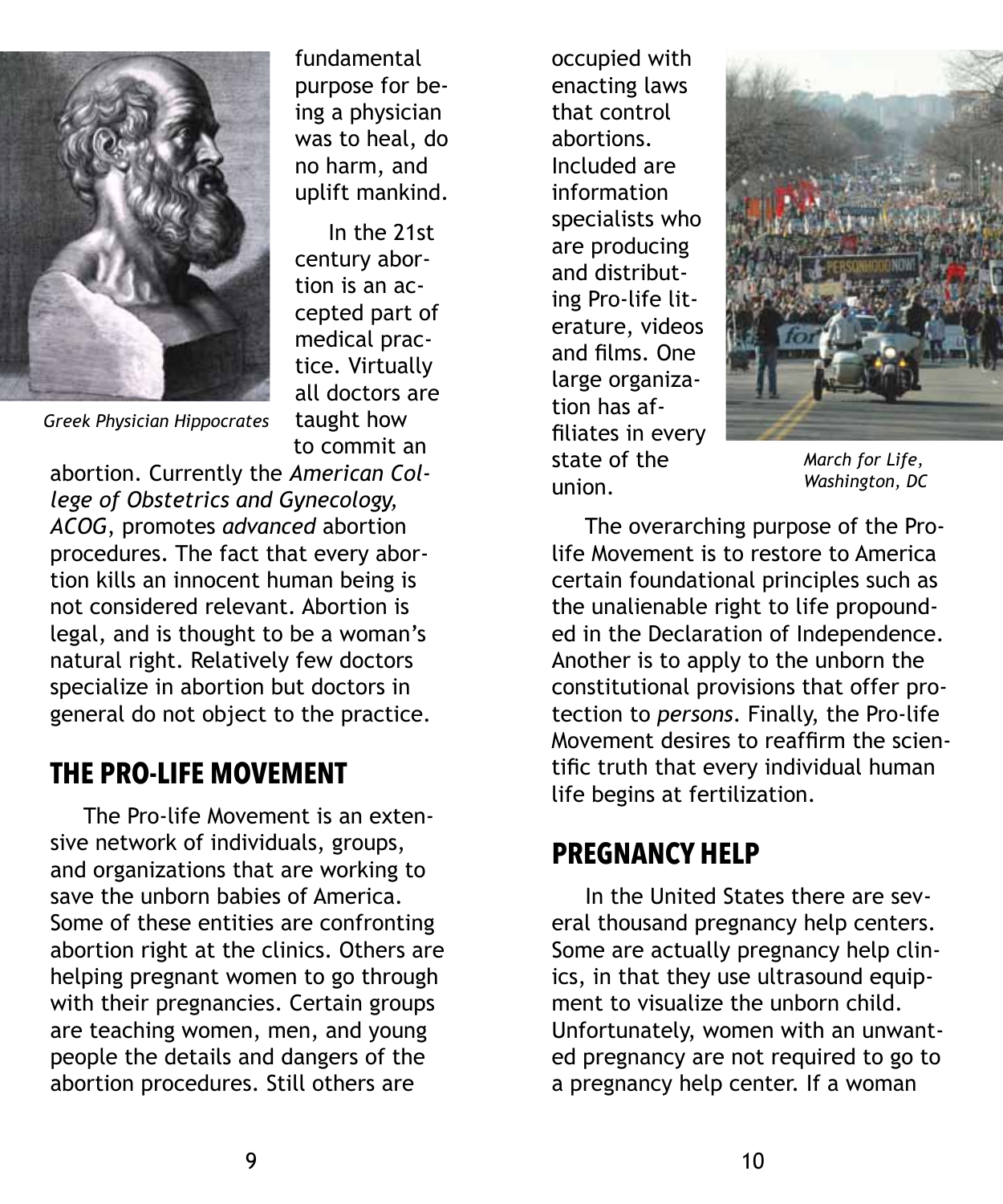

thinks she may be pregnant, she can get a pregnancy test kit at a local drugstore. If the test is posi-

tive, she can go to a pregnancy help center or to an abortion clinic. The unpleasant truth is that most women with an unwanted pregnancy go to an abortion clinic. Abortion is legal, and many people think it is also moral.

 At the abortion clinic a pregnant woman may meet a sidewalk counselor. These pro-life activists approach pregnant women and attempt to convince them not to abort their babies. Regrettably, very few women change their minds or even want to speak with a counselor. As vital as pregnancy help centers and sidewalk counselors are, only a small percentage of the unborn babies are saved from abortion.

 In most large urban areas there are women's shelters and maternity homes. They are able to arrange care for pregnant women and their babies. But again, the number of these facilities is very small relative to the need for them. Further, women with unwanted pregnancies may not wish to go to a maternity home. What is clearly needed is effective means for dealing with the pregnancy issue before an unwanted pregnancy occurs.

#### **PREVENTING UNWANTED PREGNANCY**

Unwanted pregnancy can be approached from both a moral and a psychological basis. Women of childbearing age in America live in a variety of styles. Some of them may be Christians who attend church, while others will be women who lead completely secular

lives. Statistically both groups have about the same rate of abortion. For church-going Christians, approaching abortion from a biblical perspective may be effective.



A great deal depends on the way the church handles the subject. However, both groups of women will respond to the inhumane cruelty and brutality of abortion. This is a matter of compassion. So the psychological approach to controlling unwanted pregnancy has great value in all applications. The psychological factor hinges on learning what abortion really is and what it does to the child and to the parents. Some pro-life organizations offer educational assistance through conferences and seminars. Others provide films, videos, books, articles and brochures. These communications tools are ideal for use in both churches and public locations. A known factor is that there are graphic materials and films so effective that women exposed to them will be very unlikely ever to have an abortion.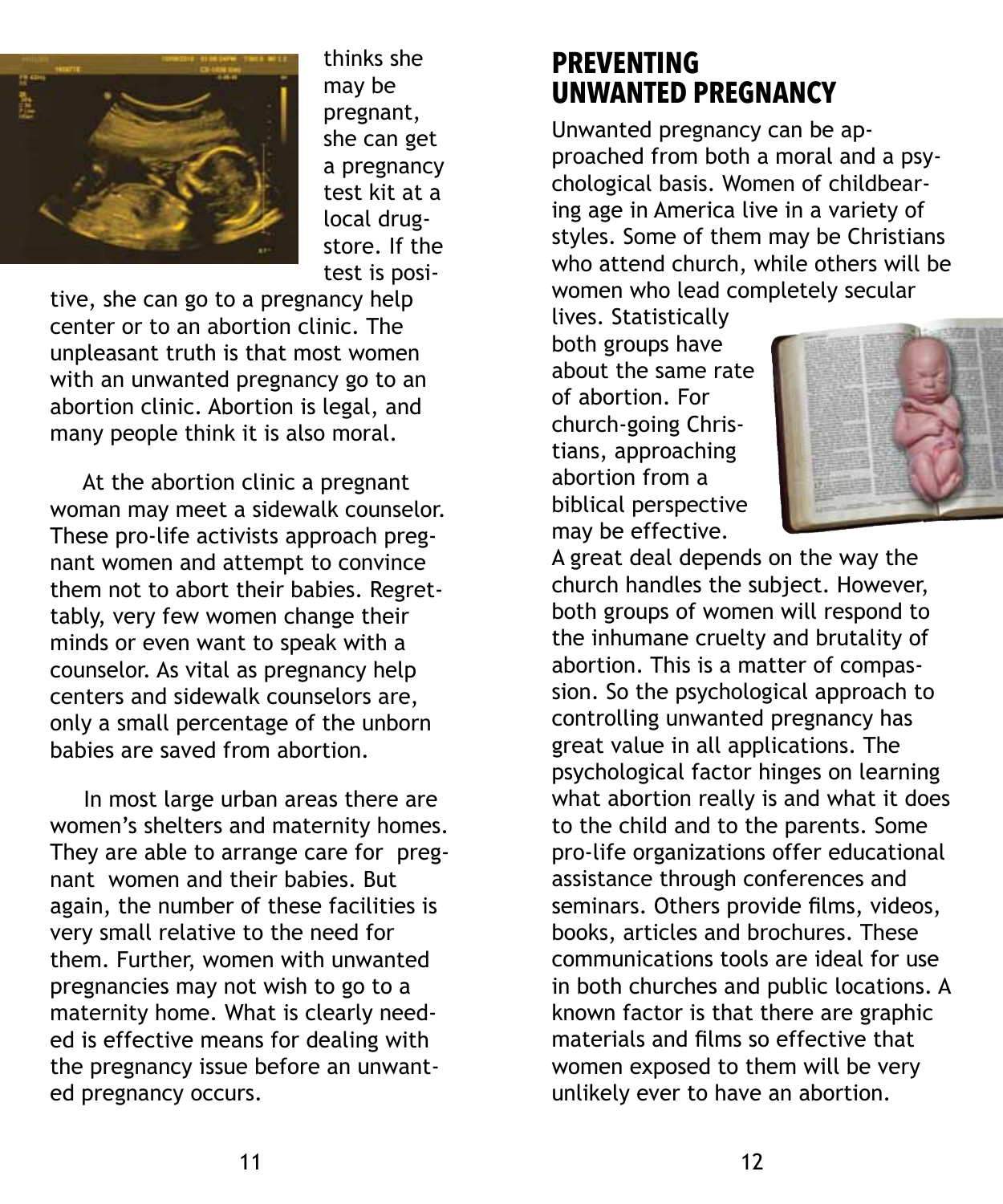## **THE CHRISTIAN CHURCH AND ABORTION**

 It is clear from the foregoing analysis that the biblically oriented Christian church should be a bulwark of strength against the practice of abortion in America. This being the case, why is

abortion running rampant in the nation? To answer this question it is essential to examine the Christian church in America in the 20th and 21st centuries.

 At the beginning of the 20th century almost 90 percent of the American population was affiliated with a Christian denomination. Today, of the total population, 47 percent is Protestant, 21 percent is Roman Catholic, and one percent is Orthodox. All other faiths amount to one percent of the total. The reminding 30 percent of the population has no church affiliation. In the past one hundred years, the unaffiliated group has almost tripled in size and is steadily growing larger.

 The official position of the Roman Catholic Church on abortion has not changed. Over the millennia the Catholic Church has consistently been against abortion. Today the church speaks out against abortion, and cooperates with those seeking to end abortion. However, in the current era not all the people affiliated with the Catholic Church are *practicing Catholics*. That is, they are not following all the rules. Many are using artificial

> contraception, and a significant number of Catholic women have had abortions.

 The Protestant churches in the 20th century were either conservative or liberal. The liberal denominations, such as United Presbyterian, United Methodist, and Episcopalian have tended to be permissive on abortion and other social issues. By contrast, the conservative churches were against moral permissiveness. In the mid-20th century, the popularity of independent evangelists such as Billy Graham induced many of the conservative churches to focus on evangelism. Now virtually all of these churches have become

*evangelical* churches. In doing so they assumed a theological position known as pietism.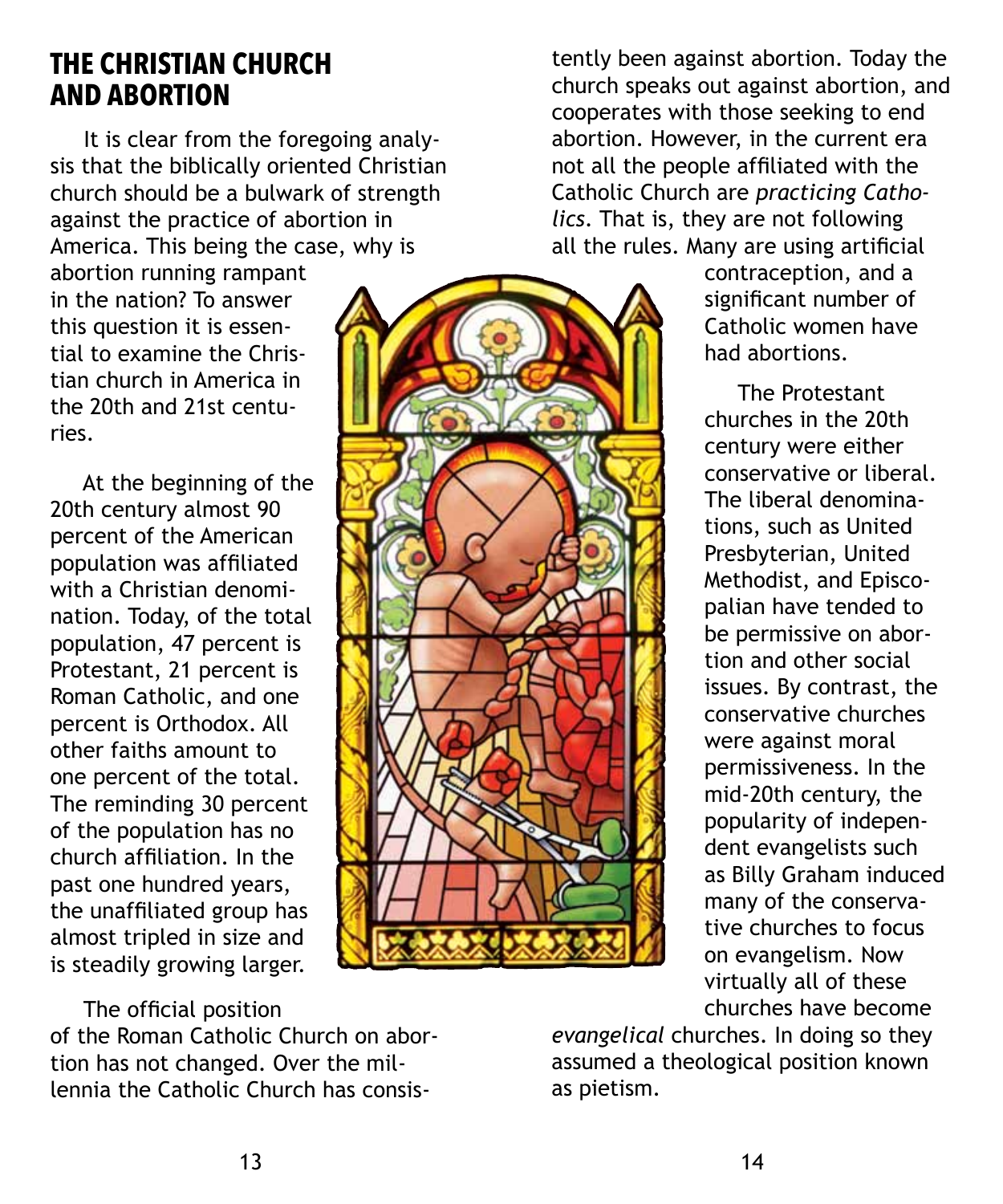# **WHAT IS PIETISM?**

 Pietism as a theological movement goes back to the 17th century. Today pietism is best understood as the division of reality into two components, the spiritual and the secular. Evangelicalism considers its domain to be the spiritual one, and the secular one to be society's domain. The evangelical church feels that it is responsible for leading people to Jesus Christ, and for worship, prayer, personal growth, and Christian fellowship. But the evangelical church does not feel that it is responsible for the social order. It feels that this is society's realm, and that change is accomplished through economics, law, and government.

 The evangelical churches do feel some responsibility to feed, clothe, and shelter the needy, and to visit the sick. Missionary activity is also in its realm. But the pulpit is not required to address the human condition in general. Issues such as abortion, divorce, cohabitation, teen sexuality, euthanasia, and gay relationships have a secular status. The evangelical churches are against these evils, but consider them to be part of the *fallen world*. As a result, the pulpit confines itself to Christian confession and personal spiritual growth. Thus there is silence in evangelicalism on the subject of abortion.

# **AMERICA'S MORALITY.**

 As a result of evangelicalism's pietism, the church is not formulating the country's morality. Jesus definitely expects his church to establish society's moral values. The *Gates of Hell* are not supposed to prevail against Christ's Church. But in America today, the major moral forces are secular colleges and universities, the entertainment industry, the media, and the U.S. Supreme Court. To deal with these forces it is necessary to completely reject pietism.

 The true biblical position is that all reality is spiritual in nature. There is only one domain not two. All existence derives from God's unique creative powers and all of human life must be addressed accord-



ingly. In the Gospel of Matthew, chapter 28, verses 18, 19 and 20, the resurrected Jesus gives final instructions to his apostles. They are to make disciples of all nations, and teach them everything that Jesus commanded.

 Jesus' instructions are the authentic source of the moral authority that is in the hands of pastors today. The pastors of America must courageously teach sin and repentance, and urge their disciples to move out against sin. If the pulpits ignore this essential duty, the entire society becomes submerged in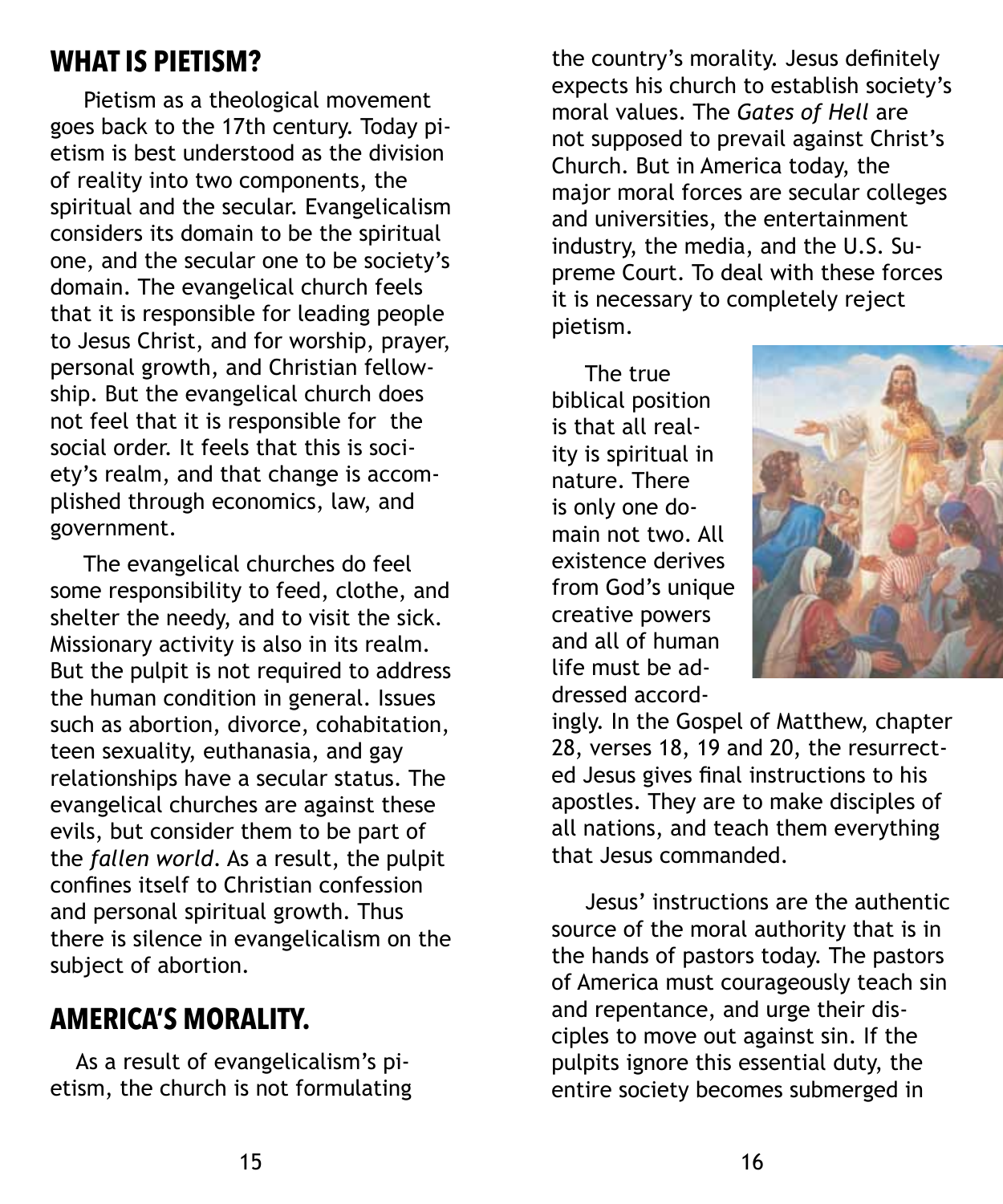sin. And this is exactly where America is today.



 Dr. Francis A. Schaeffer, the greatest theologian and Christian philosopher of the 20th century, was very concerned about the effects of pietism in the evangeli-

cal church. He explains

these concerns in his books, *A Christian Manifesto*, 1981, and *The Great Evangelical Disaster*, 1983. Both books are highly recommended for an understanding of the spiritual basis of the Pro-life Movement in America.

# **ENTER** *CRUSADE FOR LIFE*

 Since 1970 *Crusade for Life*, one of the oldest pro-life ministries in America, has been a part of the Pro-life Movement. Now a tax-exempt chari-



table corporation, this conservative Christian organization has contributed in

many ways to the forward pace of the pro-life cause in the nation. *Crusade for Life's* basic goal is to have every American understand what abortion is, how it came into American society, what it has done to the country, and how it can be eliminated forever.

## *CRUSADE FOR LIFE'S* **CREDENTIALS**

 *Crusade for Life, Inc*. specializes in pro-life information, education, and communications. Among its many accomplishments are conferences, seminars, task forces, media articles, and brochures. In a close working relationship with a Christian filmmaker, *American Portrait Films, Crusade for Life* obtained exclusive rights to several of the most important pro-life films ever produced. The first of the films in *Crusade for Life's* portfolio is *Assignment: Life*. This film makes a complete survey of the abortion business in America. A second film, *Conceived in Liberty*, exposes the abortion conspiracy in America.

 A third film, *The Silent Scream*, shows a first trimester abortion on an ultrasound screen. The details are explained by Dr. Bernard Nathanson, an ex-abortionist



who in New York City had managed the largest abortion clinic in the world. This film was released to America at a White House press-conference. The abortion procedure depicted in the film is done today in exactly the same way. Available in more than seven languages,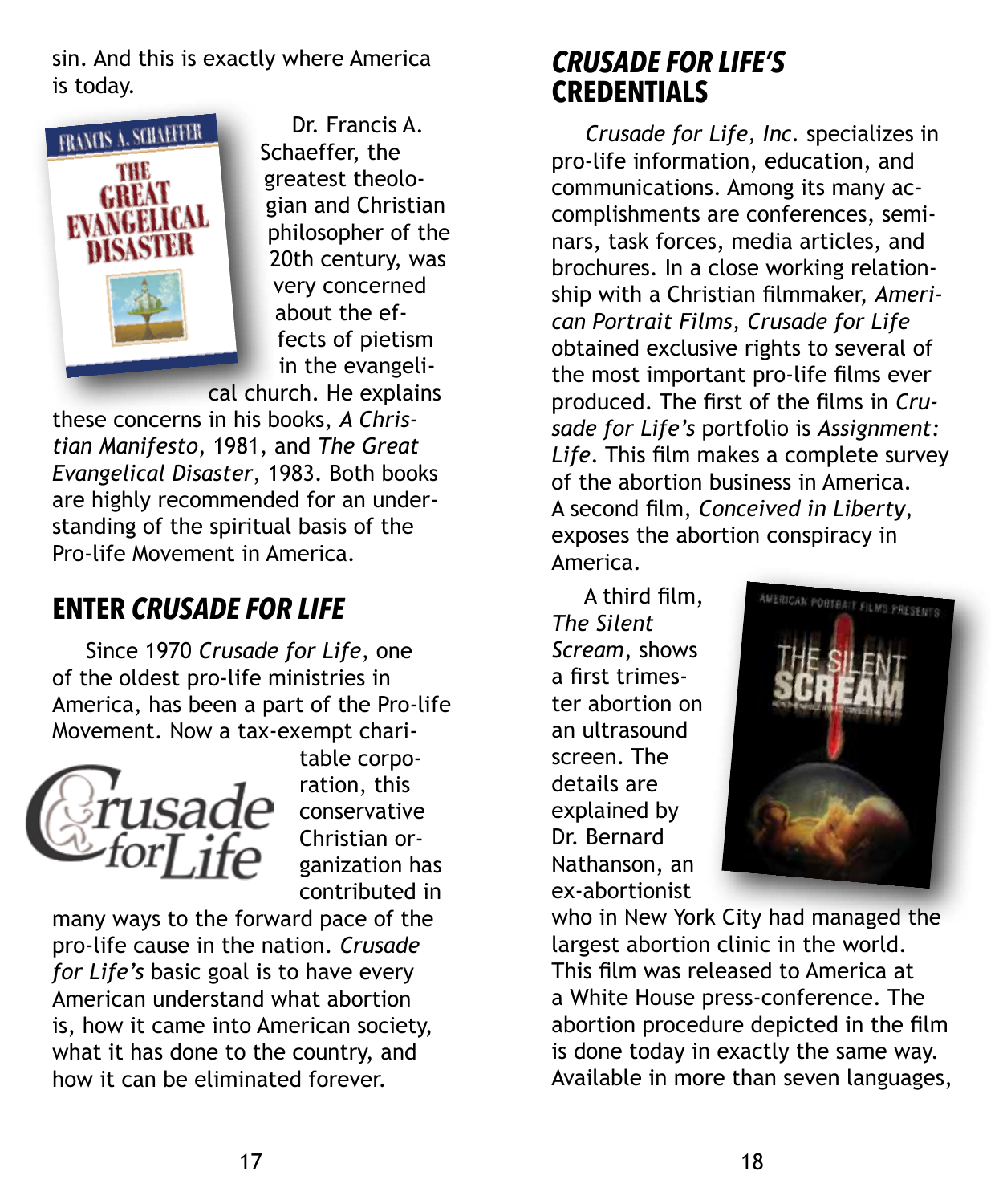this film has become the most viewed piece of pro-life information in the world.

 To help pregnant women better understand their situation, *Crusade for Life* offers a film titled, *Your Crisis Pregnancy*. This film, introduced by Dr. James Dobson, shows that there is love and help for pregnant women who are in difficult circumstances. Backing up the films is a brochure titled *What Every Christian Needs to Know About Abortion*. To expose the practice of physician-assisted suicide, or euthanasia, Crusade for Life offers the film, *The Right to Kill*.

# **SPECIAL** *CHURCH TASK FORCE*



 To help America's churches deal with the abortion problem, *Crusade for Life* sponsored a special *Church Task Force*. This effort focused on the production of a short film titled

*Dear Pastor*. This film features an aggrieved young woman writing to her pastor about her abortion. The film speaks to pastors about the abortions taking place in their congregations, and urges them to preach consistently against abortion.

 As a further aid to America's pastors, the *Church Task Force* developed a comprehensive website covering every aspect of the abortion issue in America. The address for this site is *www.pastorsprolife.org*. While the website was basically created for pastors, it includes a special section for church members. With this information, the members can help their pastors present the pro-life position.

 To strengthen the Pro-life Movement, a pro-life novel was published in 2010. Titled *INNOCENT BLOOD America's Final Trial*, this imaginative work visualizes how abortion in America might be brought to



a complete and final end. The author, Donald S.Smith, LL.D., is also the producer of *The Silent Scream* film, and the founder of *Crusade for Life, Inc*.

## **WHAT** *CRUSADE FOR LIFE* **STANDS FOR**

 *Crusade for Life* sees the pro-life cause as a combination of immediate needs and ultimate requirements. In the near-zone, *Crusade for Life* is working to stop the act of abortion.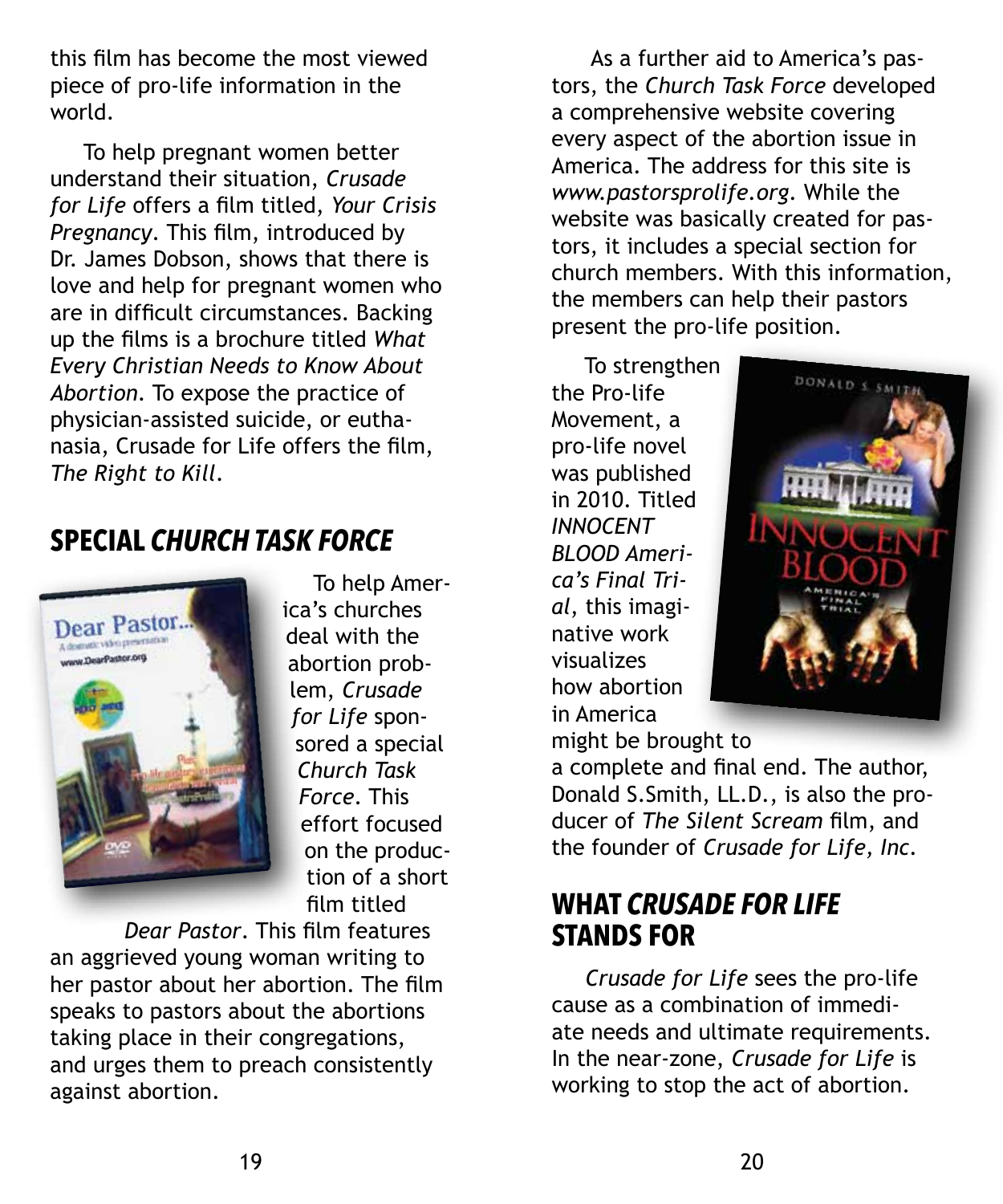This is done most efficiently by reaching women and their men before an unwanted pregnancy occurs. The most effective means for this is exposing women and men to our films and brochures. Also in the near-zone is encouraging Christian churches to become actively involved in the Pro-life Movement. If pastors agree to preach consistently against abortion from the pulpit, the effects would be prompt and dramatic.

 In the long range, abortion in America must once again be made illegal. There is no direct Constitutional provision for overturning a U.S. Supreme Court decision. The Court could conceivably rehear Roe vs. Wade, but it has already done so, and has upheld its original decision. The only way to by-pass the Court is to enact a Constitutional amendment against abortion. *Crusade for Life* believes that the Pro-life Movement should be working on this amendment now.



#### **MAKING ABORTION IN AMERICA ILLEGAL**

 President Ronald Reagan signed a Proclamation in 1988, recognizing the unborn child as a person from the

time of conception. *Crusade for Life* recommends that the Pro-life Movement accept this valuable beginning and move forward. The efficacy of a Constitutional amendment is illustrated by the end of slavery in America.

 Slavery in America was not ended by the Civil War. The door was opened by President Lincoln's Emancipation Proclamation, but another vital step was required. This step was an amendment to America's federal Constitution. Through the tireless energies of several dedicated legislators, the amendment bill passed in Congress and was ratified by the necessary number of states. In 1865 Amendment 13 was added to the Constitution, and slavery in America was ended forever.

 In the abortion issue, a critical concern is whether the unborn child is considered a *person*. The Constructional importance of this question is that both the 5th and 14th amendments say that no person may be deprived of life without due process of the laws. In other words, no one in America can be killed arbitrarily. But this is what is happening to millions of unborn children. President Reagan's Proclamation establishes the unborn child as a person from the time of conception. *Crusade for Life* urges the whole Pro-life Movement to use the Proclamation as the foundation for the amendment that ends abortion.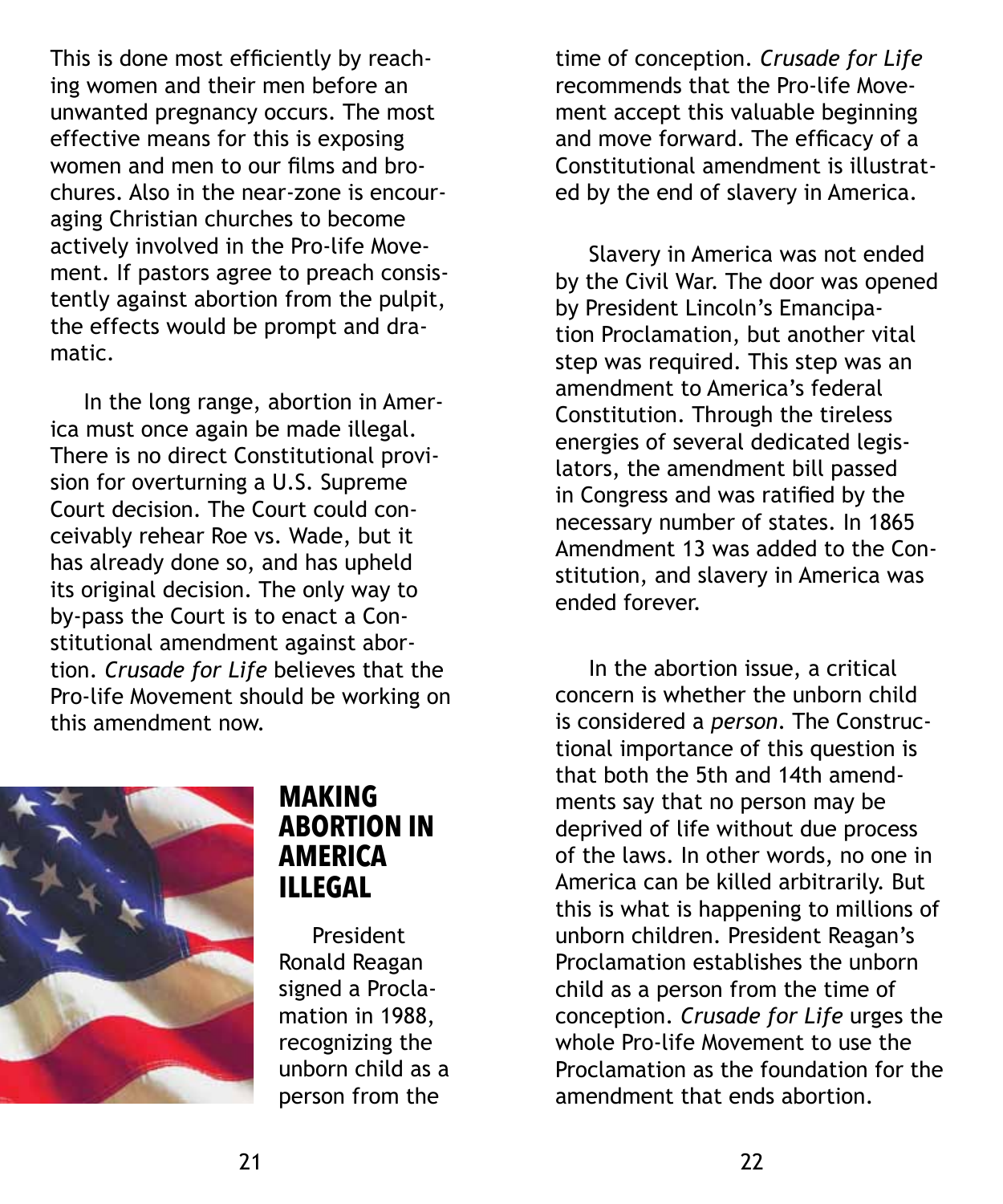![](_page_12_Picture_0.jpeg)

#### By the President of the United States of America

#### A Proclamation

 America has given a great gift to the world, a gift that drew upon the accumulated wisdom derived from centuries of experiments in self-government, a gift that has irrevocably changed humanity's future. Our gift is twofold: the declaration, as a cardinal principle of all just law, of the God-given, unalienable rights possessed by every human being; and the example of our determination to secure those rights and to defend them against every challenge through the generations. Our declaration and defense of our rights have made us and kept us free and have sent a tide of hope and inspiration around the globe.

 One of those unalienable rights, as the Declaration of Independence affirms so eloquently, is the right to life. In the 15 years since the Supreme Court's decision in *Roe v. Wade*, however, America's unborn have been denied their right to life. Among the tragic and unspeakable results in the past decade and a half have been the loss of life of 22 million infants before birth; the pressure and anguish of countless women and girls who are driven to abortion; and a cheapening of our respect for the human person and the sanctity of human life.

We are told that we may not interfere with abortion. We are told that we may not

"impose our morality" on those who wish to allow or participate in the taking of the life of infants before birth; yet no one calls it "imposing morality" to prohibit the taking of life after people are born. We are told as well that there exists a "right" to end the lives of unborn children; yet no one can explain how such a right can exist in stark contradiction of each person's fundamental right to life.

That right to life belongs equally to babies in the womb, babies born handicapped, and the elderly or infirm. That we have killed the unborn for 15 years does not nullify this right, nor could any number of killings ever do so. The unalienable right to life is found not only in the Declaration of Independence but also in the Constitution that every President is sworn to preserve, protect, and defend. Both the Fifth and Fourteenth Amendments guarantee that no person shall be deprived of life without due process of law.

 All medical and scientific evidence increasingly affirms that children before birth share all the basic attributes of human personality — that they in fact are persons. Modern medicine treats unborn children as patients. Yet, as the Supreme Court itself has noted, the decision in *Roe v. Wade* rested upon an earlier state of medical technology. The law of the land in 1988 should recognize all of the medical evidence.

 Our nation cannot continue down the path of abortion, so radically at odds with our history, our heritage, and our concepts of justice. This sacred legacy, and the wellbeing and the future of our country, demand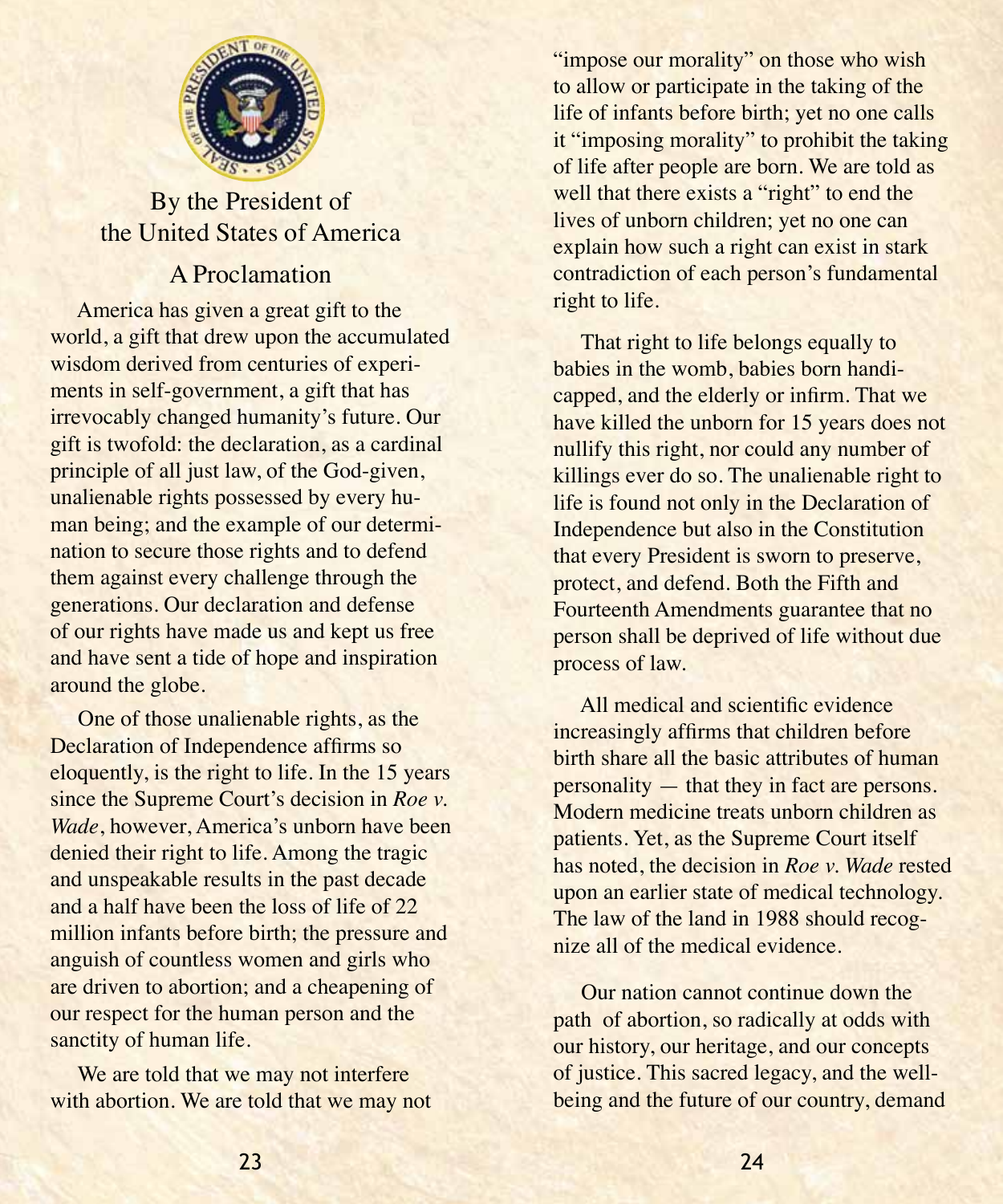that protection of the innocents must be guaranteed and that the personhood of the unborn be declared and defended throughout our land. In legislation introduced at my request in the First Session of the 100th Congress, I have asked the Legislative branch to declare the "humanity of the unborn child and the compelling interest of the several states to protect the life of each person before birth." This duty to declare on so fundamental a matter falls to the Executive as well. By this Proclamation I hereby do so.

 NOW, THEREFORE, I, Ronald Reagan, President of the United States of America, by virtue of the authority vested in me by the Constitution and the laws of the United States, do hereby proclaim and declare the unalienable personhood of every American, from the moment of conception until natural death, and I do proclaim, ordain, and declare that I will take care that the Constitution and laws of the United States are faithfully executed for the protection of America's unborn children. Upon this act, sincerely believed to be an act of justice, warranted

#### **PROPOSED CONSTITUTIONAL AMENDMENT**

 *Crusade for Life* fully accepts the Proclamation President Ronald Reagan signed in 1988, and urges the whole Pro-life Movement to join us. Presented here is a proposed Human Life Amendment to the U.S. Constitution.

by the Constitution, I invoke the considerate judgment of mankind and the gracious favor of Almighty God. I also proclaim Sunday, January 17, 1988, as National Sanctity of Human Life Day. I call upon the citizens of this blessed land to gather on that day in their homes and places of worship to give thanks for the gift of life they enjoy and to reaffirm their commitment to the dignity of every human being and the sanctity of every human life.

 IN WITNESS WHEREOF, I have hereunto set my hand this fourteenth day of January, in the year of our Lord nineteen hundred and eighty-eight, and of the Independence of the United States of America the two hundred and twelfth.

![](_page_13_Picture_6.jpeg)

#### **AMENDMENT 28**

**SECTION 1. As used in this constitution, the word** *person* **shall mean or refer to any and all living human beings from fertilization (conception) to death.**

**SECTION 2. Congress shall have power to enforce this article by appropriate legislation.**

 **Concerned citizens are urged to contact their federal representative and federal senators to discuss an amendment to the Constitution.**